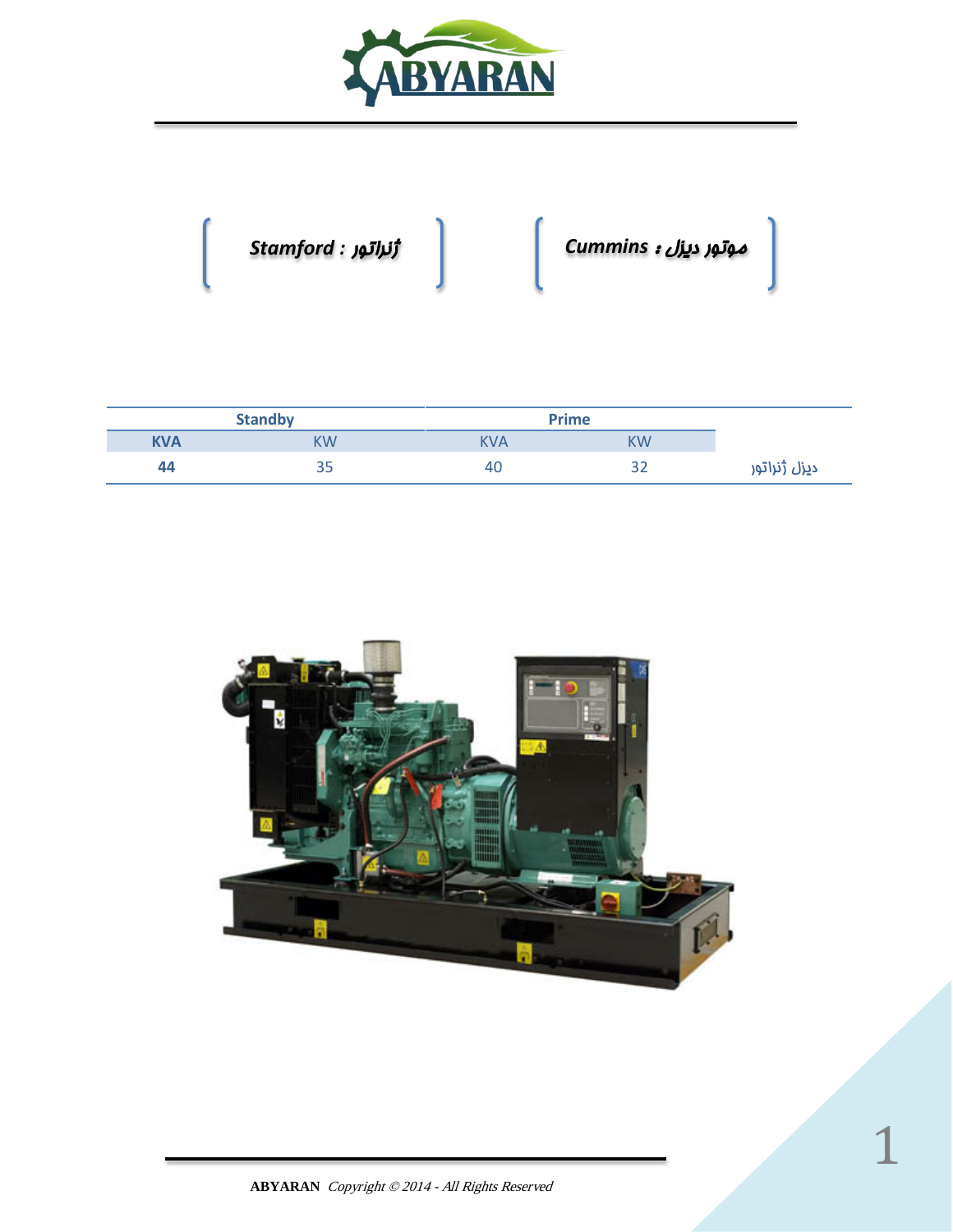

|                                                     | موتور ديزل     |                                   |
|-----------------------------------------------------|----------------|-----------------------------------|
| Manufacturer                                        | <b>Cummins</b> | توليد كننده                       |
| <b>Type</b>                                         | $4BT_3.9G_2$   | تيپ                               |
| Number of cylinders                                 | $\overline{4}$ | تعداد سيلندر ما                   |
| Cylinder arrangement                                | In-Line        | آرایش سیلندر ما                   |
| Displacement, Liters                                | 3.9            |                                   |
| Bore $\times$ Stroke, mm                            | 102X120        | قطر سيلندر $\times$ كورس ييستون   |
| <b>Compression Ratio</b>                            | 16.5:1         | نسبت تراكم                        |
| Aspiration                                          | Turbocharged   | سيستم تنفس                        |
| Gross engine power, kWb                             | 36             | قدرت ناغالص موتور                 |
| Combustion air flow, $m^3/m$ in                     | 3.5796         | جريان هواي امتراق                 |
| Exhaust gas temp. (after turbo),<br>$\rm ^{\circ}C$ | 487            | د <i>مـای</i> گاز فرومِی از اگزوز |
| Exhaust gas flow (after turbo),<br>litre/s          | 108            | مِریان هوای فرومِی از اگزوز       |
| Mean Piston Speed, m/s                              | 6              | ميانگين سرعت ييستون               |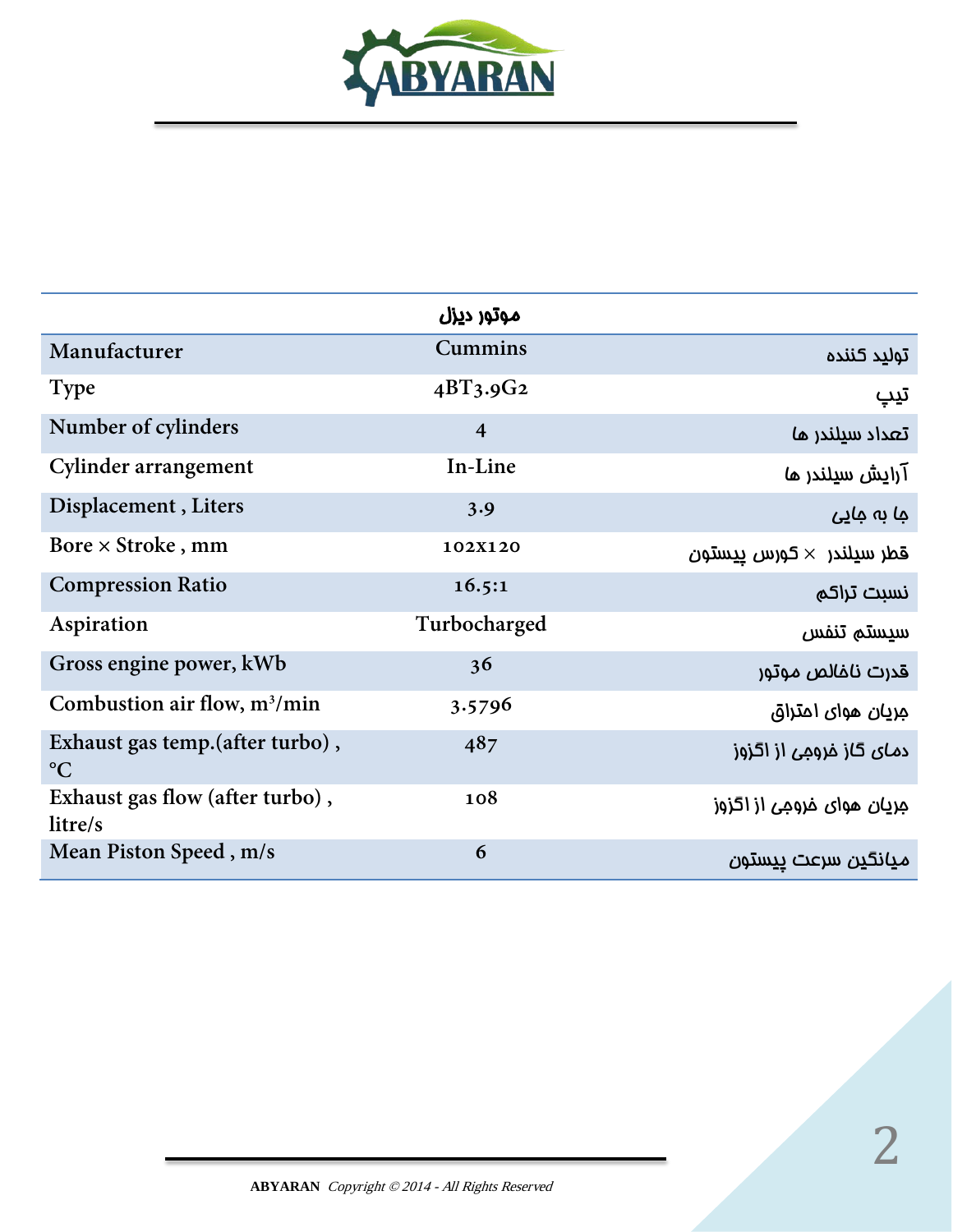

|                                            | <b>ڑنراتور</b>          |                            |
|--------------------------------------------|-------------------------|----------------------------|
| Manufacturer                               | Stamford                | توليد كننده                |
| <b>Type</b>                                | PI144J                  | تيپ                        |
| <b>Standby power at rated voltage, KVA</b> | 40                      | توان standby در ولتاژ نامی |
| Efficiency, %                              | 87.9                    | راندمان                    |
| Power factor                               | 0.8                     | ضريب قدرت                  |
| Phase                                      | $\overline{3}$          | فاز                        |
| Frequency, Hz                              | 50                      | فركانس                     |
| Speed, Rpm                                 | 1500                    | سرعت                       |
| Voltage, V                                 | 380                     | ولتاژ                      |
| <b>Stator windings</b>                     | Double layer concentric | سيم ييج استاتور            |
| <b>Voltage Regulation</b> , %              | ±1.0%                   | تنظيم ولتا <del>ز</del>    |
| Rotor                                      | with damping cage       | روتور                      |
| Over speed, Rpm                            | 2250                    | مداكثر سرعت مماز           |
| <b>Insulation class</b>                    | H                       | كلاس عايق                  |
| Connection                                 | Curve current value X 2 | اتصال                      |
| Protection class                           | IP $23$                 | كلاس مفاظتى                |
| Cooling air volume, $m^3$ / sec            | 0.135 $\rm m^3/sec$     | دبی هوای خنک کننده         |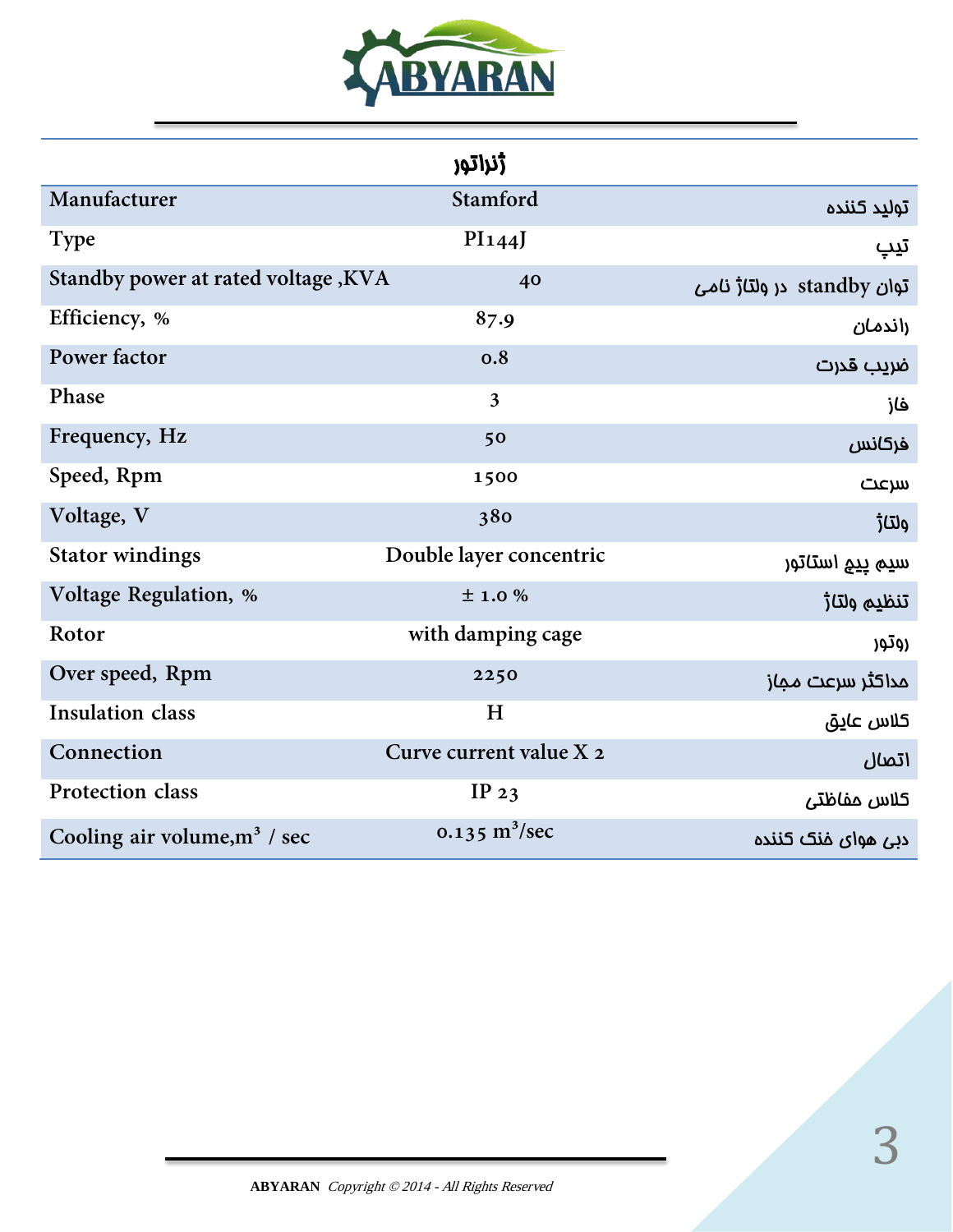| <b>Summins</b>           | Cummins Inc.<br>Engine Data sheet |                          | Basic Engine Model:<br>4BT3.9-G2 | Date:<br>November 2008 | Page<br>No. |  |  |
|--------------------------|-----------------------------------|--------------------------|----------------------------------|------------------------|-------------|--|--|
| Displacement: 3.9liter   |                                   |                          | Stroke: 120mm<br>Bore: 102mm     |                        |             |  |  |
| No. of Cylinders: 4      |                                   | Aspiration: Turbocharged |                                  |                        |             |  |  |
| Emissions: EURO II & III |                                   |                          |                                  |                        |             |  |  |

| <b>Engine Speed</b> | <b>Standby Power</b><br>Rating |            |     | <b>Prime Power</b><br>Rating | <b>Continuous Power</b><br>Rating |            |  |
|---------------------|--------------------------------|------------|-----|------------------------------|-----------------------------------|------------|--|
| <b>RPM</b>          | kWm                            | <b>BHP</b> | kWm | <b>BHP</b>                   | kWm                               | <b>BHP</b> |  |
| 1500                | 40                             | 54         | 36  | 48                           |                                   |            |  |
| 1800                | 45                             | 60         | 40  | 54                           |                                   |            |  |

#### **Engine Performance Data @1500 RPM**

|                         | <b>Output Power</b> |            | <b>Fuel Consumption</b> |                |
|-------------------------|---------------------|------------|-------------------------|----------------|
| %                       | kWm                 | <b>BHP</b> | kg/                     | litre/<br>hour |
|                         |                     |            | kWm-h                   |                |
| <b>Standby Power</b>    |                     |            |                         |                |
| 100                     | 40                  | 54         | 0,212                   | 10,3           |
| <b>Prime Power</b>      |                     |            |                         |                |
| 100                     | 36                  | 48         | 0,214                   | 9,3            |
| 75                      | 27                  | 26         | 0,223                   | 7,3            |
| 50                      | 18                  | 24         | 0,244                   | 5,3            |
| 25                      | 9                   | 12         | 0,312                   | 3,4            |
| <b>Continuous Power</b> |                     |            |                         |                |
| 100                     | $\star$             | $\star$    | $\star$                 | $\star$        |



#### **Engine Performance Data @1800 RPM**

|                         | <b>Output Power</b> |            | <b>Fuel Consumption</b> |         |  |  |
|-------------------------|---------------------|------------|-------------------------|---------|--|--|
| %                       | kWm                 | <b>BHP</b> | kg/                     | litre/  |  |  |
|                         |                     |            | kWm-h                   | hour    |  |  |
| <b>Standby Power</b>    |                     |            |                         |         |  |  |
| 100                     | 45                  | 60         | 0,219                   | 11,6    |  |  |
| <b>Prime Power</b>      |                     |            |                         |         |  |  |
| 100                     | 40                  | 54         | 0.219                   | 10,3    |  |  |
| 75                      | 30,0                | 40         | 0,229                   | 8,1     |  |  |
| 50                      | 20                  | 27         | 0,251                   | 5,9     |  |  |
| 25                      | 10                  | 13         | 0,323                   | 3,8     |  |  |
| <b>Continuous Power</b> |                     |            |                         |         |  |  |
| 100                     |                     | $\star$    | $\star$                 | $\star$ |  |  |



**CONVERSIONS: (kWm = BHP x 0.746) (BHP = Engine kWm x 1.34)**

Data shown above represent gross engine performance capabilities obtained and concerned in accordance with ISO-3046 conditions of 100 Kpa baromatic pressure<br>[110m altitude], 25C air temperature,and relative humidity<br>of 30%

The fuel consumption data is based on No.2 diesel fuel weight at 0.85kg/litre.<br>Power output curves are based on the engine operating with fuel system ,water pump and lubricating oil pump;not include are charging alternato equipment and driven components.

**TECHNICAL DATA DEPT. CERTIFIED WITHIN 5%**

**CHIEF ENGINEER**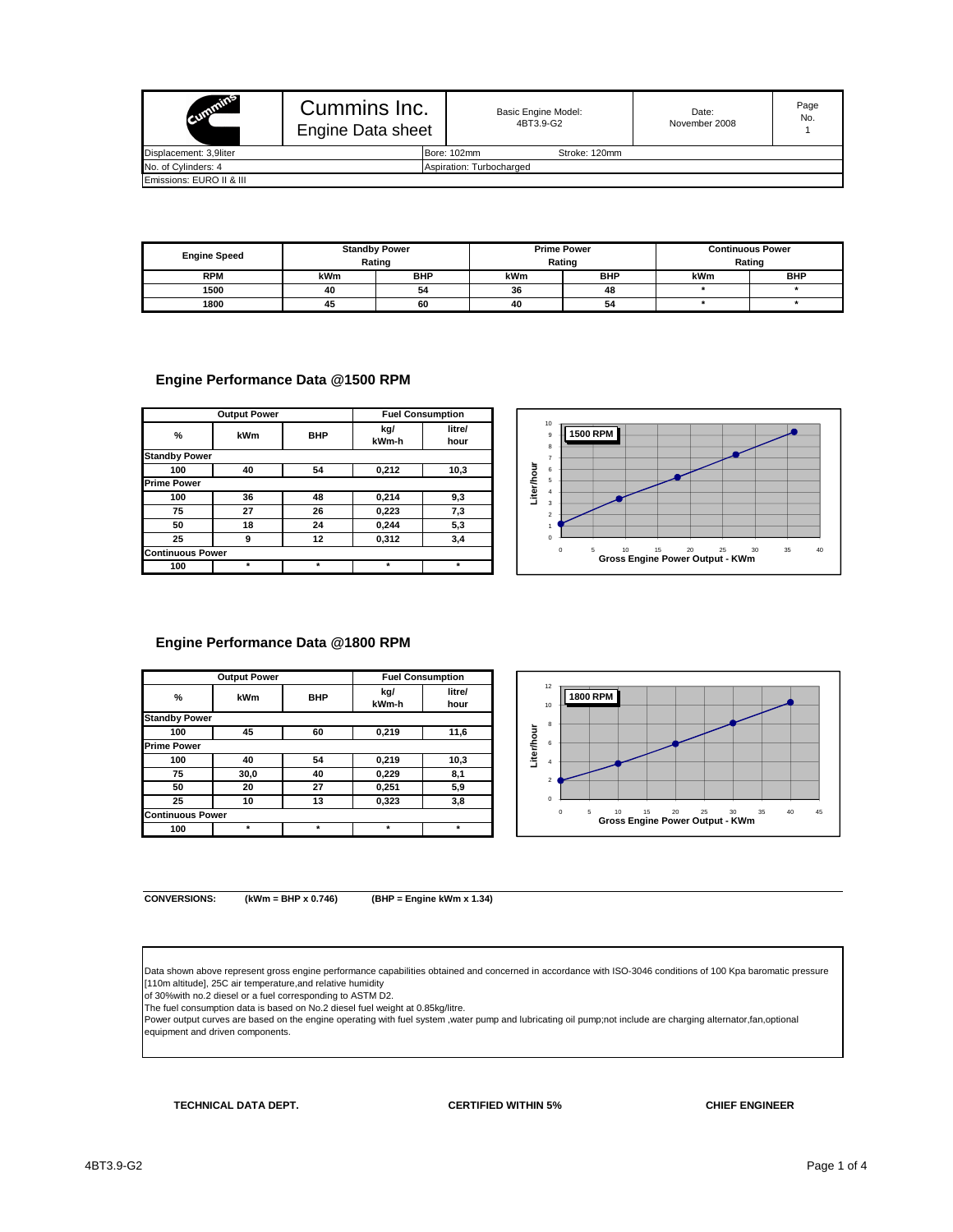

# **Cummins Inc.**

**Engine Data Sheet**

**ENGINE MODEL: 4BT3.9-G2** 

DATE: November 2008 **DATA SHEET :**

● Fan to Flywheel

#### **GENERAL ENGINE DATA**

|                                      | In-Line 4 Cycle, Water Cooled |
|--------------------------------------|-------------------------------|
|                                      | Turbocharged                  |
|                                      | 102x120                       |
|                                      | 3,9                           |
|                                      | 16,5:1                        |
| Dry Weight                           |                               |
|                                      | 320                           |
| Wet Weight                           |                               |
|                                      | 336                           |
|                                      | 0,143                         |
|                                      | 373                           |
|                                      | 163                           |
| <b>ENGINE MOUNTING</b>               |                               |
|                                      | 1356                          |
| <b>EXHAUST SYSTEM</b>                |                               |
|                                      | 76                            |
| <b>AIR INDUCTION SYSTEM</b>          |                               |
| Maximum Intake Air Restriction       |                               |
|                                      | 635                           |
|                                      | 254                           |
|                                      | 381                           |
|                                      |                               |
| <b>LUBRICATION SYSTEM</b>            |                               |
|                                      | 207                           |
|                                      | 345                           |
|                                      | 121                           |
|                                      | $9,5 - 8,5$                   |
|                                      | 11                            |
| Angularity of Oil Pan                |                               |
|                                      | 40°                           |
|                                      | $40^{\circ}$                  |
|                                      | $40^{\circ}$                  |
| <b>FUEL SYSTEM</b>                   |                               |
|                                      | BYC A Stanadyne               |
|                                      | 102                           |
|                                      | 254                           |
|                                      | 30                            |
|                                      |                               |
| <b>COOLING SYSTEM</b>                |                               |
|                                      | 7,2                           |
|                                      | 28                            |
|                                      | 35                            |
|                                      | 14                            |
|                                      | 82-95                         |
|                                      | 69<br>104/100                 |
|                                      |                               |
| <b>ELECTRICAL SYSTEM</b>             | 24                            |
|                                      |                               |
|                                      | 40                            |
|                                      | 0,002                         |
| Minimum Recommended Battery Capacity |                               |
|                                      | 400                           |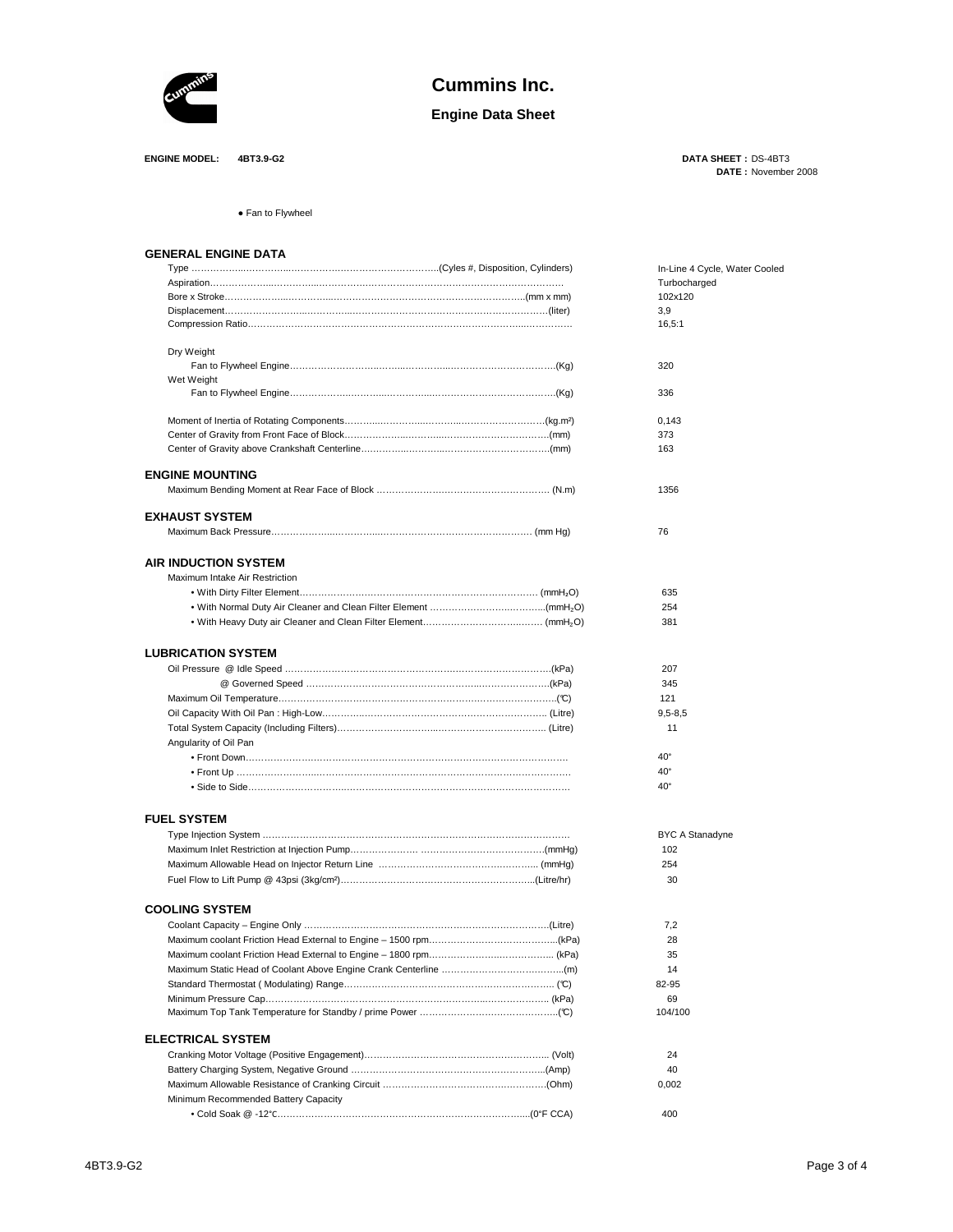#### **PERFORMANCE DATA**

| <b>Engine water Flow at Stated Friction Head</b> |  |  |  |  |  |  |  |
|--------------------------------------------------|--|--|--|--|--|--|--|
| <b>External to Engine:</b>                       |  |  |  |  |  |  |  |
|                                                  |  |  |  |  |  |  |  |
|                                                  |  |  |  |  |  |  |  |
| <b>Engine Data With Type Exhaust Manifold:</b>   |  |  |  |  |  |  |  |
|                                                  |  |  |  |  |  |  |  |
|                                                  |  |  |  |  |  |  |  |
|                                                  |  |  |  |  |  |  |  |
|                                                  |  |  |  |  |  |  |  |

|          | <b>STANDBY POWER</b> |          | <b>PRIME POWER</b> |
|----------|----------------------|----------|--------------------|
| 60Hz     | 50Hz                 | 60Hz     | 50Hz               |
| 1800     | 1500                 | 1800     | 1500               |
| 950-1150 | 950-1150             | 950-1150 | 950-1150           |
| 45       | 40                   | 40       | 36                 |
| 823      | 820                  | 741      | 738                |
| 7,2      | 6                    | 7,2      | 6                  |
| 11,9     | 8,2                  | 11,9     | 8,2                |
| 2,8      | 2,2                  | 2,8      | 2,2                |
| 2,2      | 1,6                  | 2,2      | 1,6                |
|          |                      |          |                    |
| 48,9     | 44,9                 | 46,6     | 43,6               |
| 490      | 487                  | 466      | 463                |
| 111      | 108                  | 104      | 101                |
| 33       | 29                   | 28,9     | 25,9               |

**ENGINE MODEL: 4BT3.9-G2 DATA SHEET: DS-4BT3** Date: November 2008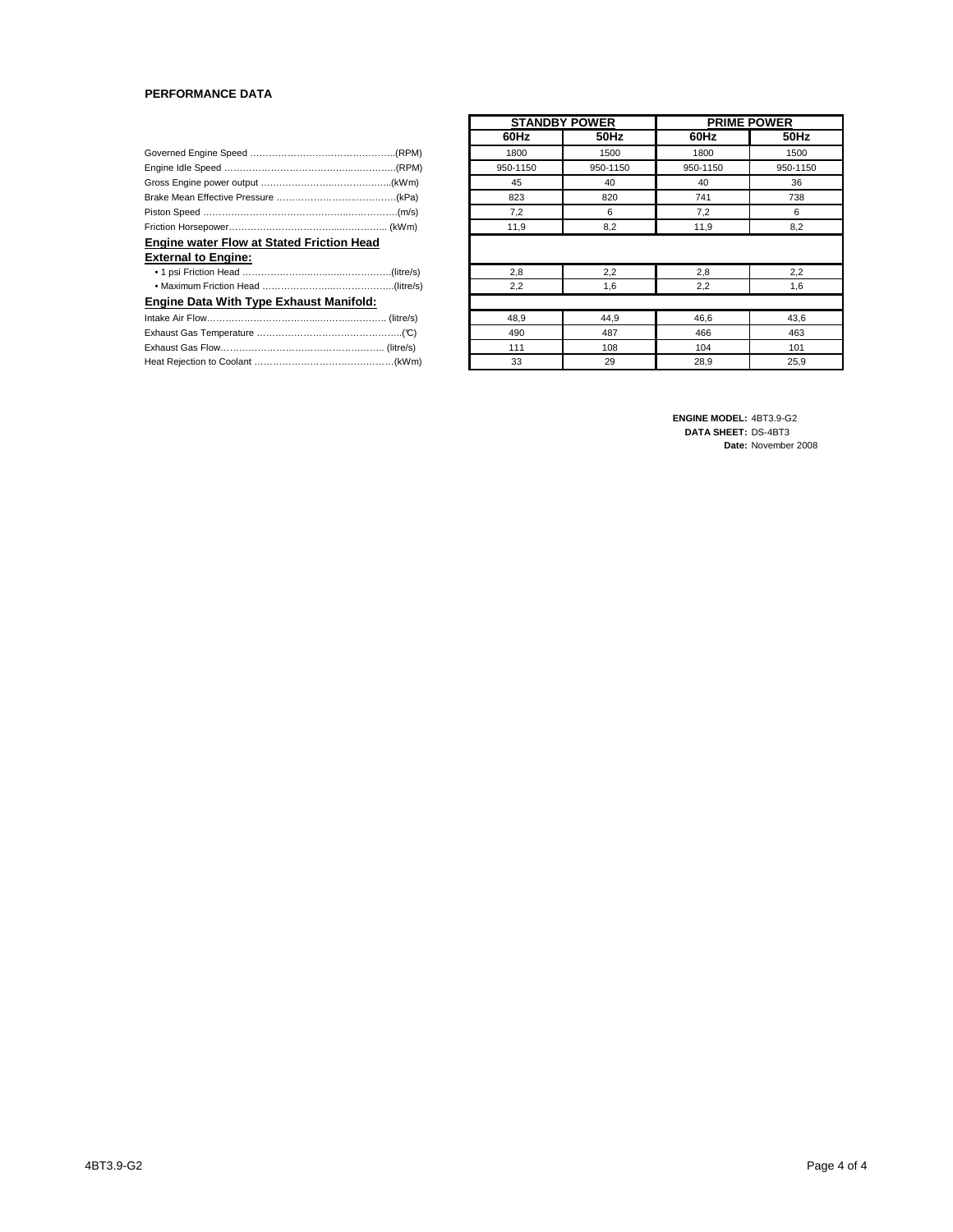



### **WINDING 311**

| <b>CONTROL SYSTEM</b>                                    | STANDARD AS480 AVR (SELF EXCITED) |                                                              |                           |                             |                                                       |                                                   |                                                                                      |              |  |  |  |
|----------------------------------------------------------|-----------------------------------|--------------------------------------------------------------|---------------------------|-----------------------------|-------------------------------------------------------|---------------------------------------------------|--------------------------------------------------------------------------------------|--------------|--|--|--|
| <b>VOLTAGE REGULATION</b>                                | ± 1.0%                            |                                                              |                           |                             |                                                       |                                                   |                                                                                      |              |  |  |  |
| <b>SUSTAINED SHORT CIRCUIT</b>                           |                                   | SELF EXCITED MACHINES DO NOT SUSTAIN A SHORT CIRCUIT CURRENT |                           |                             |                                                       |                                                   |                                                                                      |              |  |  |  |
| <b>CONTROL SYSTEM</b>                                    |                                   |                                                              |                           |                             | AS480 AVR WITH OPTIONAL EXCITATION BOOST SYSTEM (EBS) |                                                   |                                                                                      |              |  |  |  |
| SUSTAINED SHORT CIRCUIT                                  |                                   | REFER TO SHORT CIRCUIT DECREMENT CURVE (page 8)              |                           |                             |                                                       |                                                   |                                                                                      |              |  |  |  |
| <b>STATOR WINDING</b>                                    |                                   | DOUBLE LAYER CONCENTRIC                                      |                           |                             |                                                       |                                                   |                                                                                      |              |  |  |  |
| WINDING PITCH                                            |                                   |                                                              |                           |                             | <b>TWO THIRDS</b>                                     |                                                   |                                                                                      |              |  |  |  |
| <b>WINDING LEADS</b>                                     |                                   |                                                              |                           |                             | 12                                                    |                                                   |                                                                                      |              |  |  |  |
| STATOR WDG. RESISTANCE                                   |                                   |                                                              |                           |                             |                                                       | 0.154 Ohms PER PHASE AT 22℃ SERIES STAR CONNECTED |                                                                                      |              |  |  |  |
| ROTOR WDG. RESISTANCE                                    |                                   |                                                              |                           | 0.99 Ohms at $22^{\circ}$ C |                                                       |                                                   |                                                                                      |              |  |  |  |
| <b>EXCITER STATOR RESISTANCE</b>                         |                                   |                                                              |                           | 22.9 Ohms at 22 °C          |                                                       |                                                   |                                                                                      |              |  |  |  |
| <b>EXCITER ROTOR RESISTANCE</b>                          |                                   |                                                              |                           |                             | 0.21 Ohms PER PHASE AT 22 ℃                           |                                                   |                                                                                      |              |  |  |  |
| <b>EBS STATOR RESISTANCE</b>                             |                                   |                                                              |                           | 12.9 Ohms at 22 °C          |                                                       |                                                   |                                                                                      |              |  |  |  |
| R.F.I. SUPPRESSION                                       |                                   |                                                              |                           |                             |                                                       |                                                   | BS EN 61000-6-2 & BS EN 61000-6-4, VDE 0875G, VDE 0875N. refer to factory for others |              |  |  |  |
| <b>WAVEFORM DISTORTION</b>                               |                                   |                                                              |                           |                             |                                                       |                                                   | NO LOAD < 1.5% NON-DISTORTING BALANCED LINEAR LOAD < 5.0%                            |              |  |  |  |
| <b>MAXIMUM OVERSPEED</b>                                 |                                   |                                                              |                           |                             | 2250 Rev/Min                                          |                                                   |                                                                                      |              |  |  |  |
| <b>BEARING DRIVE END</b>                                 |                                   |                                                              |                           |                             | BALL. 6310 - 2RS. (ISO)                               |                                                   |                                                                                      |              |  |  |  |
| BEARING NON-DRIVE END                                    |                                   |                                                              |                           |                             | BALL. 6306 - 2RS. (ISO)                               |                                                   |                                                                                      |              |  |  |  |
|                                                          |                                   | 1 BEARING                                                    |                           |                             | 2 BEARING                                             |                                                   |                                                                                      |              |  |  |  |
|                                                          |                                   | WITH EBS                                                     |                           | WITHOUT EBS                 | WITH EBS<br>WITHOUT EBS                               |                                                   |                                                                                      |              |  |  |  |
| WEIGHT COMP. GENERATOR                                   | 184 kg                            |                                                              | 182.3 kg                  |                             | 187 kg                                                | 185.3 kg                                          |                                                                                      |              |  |  |  |
| <b>WEIGHT WOUND STATOR</b>                               |                                   | 84 kg                                                        |                           | 84 kg                       |                                                       | 84 kg                                             |                                                                                      | 84 kg        |  |  |  |
| WEIGHT WOUND ROTOR                                       | 70.97 kg                          |                                                              | 69.27 kg                  |                             | 72.68 kg                                              |                                                   | 70.98 kg                                                                             |              |  |  |  |
| WR <sup>2</sup> INERTIA                                  | $0.2758$ kgm <sup>2</sup>         |                                                              | $0.2741$ kgm <sup>2</sup> |                             | $0.2763$ kgm <sup>2</sup>                             |                                                   | $0.2746$ kgm <sup>2</sup>                                                            |              |  |  |  |
| SHIPPING WEIGHTS in a crate                              | 202 kg                            |                                                              | 200.3 kg                  |                             | 211 kg<br>209.3 kg                                    |                                                   |                                                                                      |              |  |  |  |
| PACKING CRATE SIZE                                       |                                   | 85 x 51 x 67 (cm)                                            |                           |                             | 85 x 51 x 67 (cm)                                     |                                                   |                                                                                      |              |  |  |  |
|                                                          |                                   |                                                              | 50 Hz                     |                             | 60 Hz                                                 |                                                   |                                                                                      |              |  |  |  |
| TELEPHONE INTERFERENCE                                   |                                   | <b>THF&lt;2%</b>                                             |                           |                             | TIF <sub>50</sub>                                     |                                                   |                                                                                      |              |  |  |  |
| <b>COOLING AIR</b>                                       |                                   | 0.135 m <sup>3</sup> /sec 286cfm                             |                           |                             |                                                       |                                                   | 0.165 m <sup>3</sup> /sec 340 cfm                                                    |              |  |  |  |
| <b>VOLTAGE SERIES STAR</b>                               | 380/220                           | 400/231                                                      | 415/240                   | 440/254                     | 416/240                                               | 440/254                                           | 460/266                                                                              | 480/277      |  |  |  |
| <b>VOLTAGE PARALLEL STAR</b>                             | 190/110                           | 200/115                                                      | 208/120                   | 220/127                     | 208/120                                               | 220/127                                           | 230/133                                                                              | 240/138      |  |  |  |
| <b>VOLTAGE SERIES DELTA</b>                              | 220/110                           | 230/115                                                      | 240/120                   | 254/127                     | 240/120                                               | 254/127                                           | 266/133                                                                              | 277/138      |  |  |  |
| <b>kVA BASE RATING FOR REACTANCE</b><br><b>VALUES</b>    | 40                                | 40                                                           | 40                        | 38                          | 44                                                    | 47                                                | 48.5                                                                                 | 50           |  |  |  |
| Xd DIR. AXIS SYNCHRONOUS                                 | 1.92                              | 1.73                                                         | 1.61                      | 1.36                        | 2.27                                                  | 2.17                                              | 2.05                                                                                 | 1.94         |  |  |  |
| X'd DIR. AXIS TRANSIENT                                  | 0.18                              | 0.16                                                         | 0.15                      | 0.13                        | 0.21                                                  | 0.20                                              | 0.19                                                                                 | 0.18         |  |  |  |
| X"d DIR. AXIS SUBTRANSIENT                               | 0.13                              | 0.12                                                         | 0.11                      | 0.09                        | 0.15                                                  | 0.14                                              | 0.14                                                                                 | 0.13         |  |  |  |
| Xq QUAD. AXIS REACTANCE                                  | 0.92                              | 0.83                                                         | 0.77                      | 0.65                        | 1.09                                                  | 1.04                                              | 0.98                                                                                 | 0.93         |  |  |  |
| X"g QUAD. AXIS SUBTRANSIENT                              | 0.20                              | 0.18                                                         | 0.17                      | 0.14                        | 0.24                                                  | 0.23                                              | 0.22                                                                                 | 0.20         |  |  |  |
| XL LEAKAGE REACTANCE<br>X <sub>2</sub> NEGATIVE SEQUENCE | 0.08<br>0.17                      | 0.07<br>0.15                                                 | 0.07<br>0.14              | 0.05<br>0.12                | 0.09<br>0.20                                          | 0.09<br>0.19                                      | 0.08<br>0.18                                                                         | 0.08<br>0.17 |  |  |  |
| X <sub>0</sub> ZERO SEQUENCE                             | 0.08                              | 0.07                                                         | 0.07                      | 0.05                        | 0.09                                                  | 0.09                                              | 0.08                                                                                 | 0.08         |  |  |  |
| REACTANCES ARE SATURATED                                 |                                   |                                                              |                           |                             |                                                       |                                                   | VALUES ARE PER UNIT AT RATING AND VOLTAGE INDICATED                                  |              |  |  |  |
| T'd TRANSIENT TIME CONST.                                |                                   |                                                              |                           |                             | 0.029 s                                               |                                                   |                                                                                      |              |  |  |  |
| T"d SUB-TRANSTIME CONST.                                 |                                   |                                                              |                           |                             | 0.007 s                                               |                                                   |                                                                                      |              |  |  |  |
| T'do O.C. FIELD TIME CONST.                              |                                   |                                                              |                           |                             | 0.66 s                                                |                                                   |                                                                                      |              |  |  |  |
| Ta ARMATURE TIME CONST.                                  |                                   |                                                              |                           |                             | 0.007 s                                               |                                                   |                                                                                      |              |  |  |  |
| <b>SHORT CIRCUIT RATIO</b>                               |                                   |                                                              |                           |                             | 1/Xd                                                  |                                                   |                                                                                      |              |  |  |  |